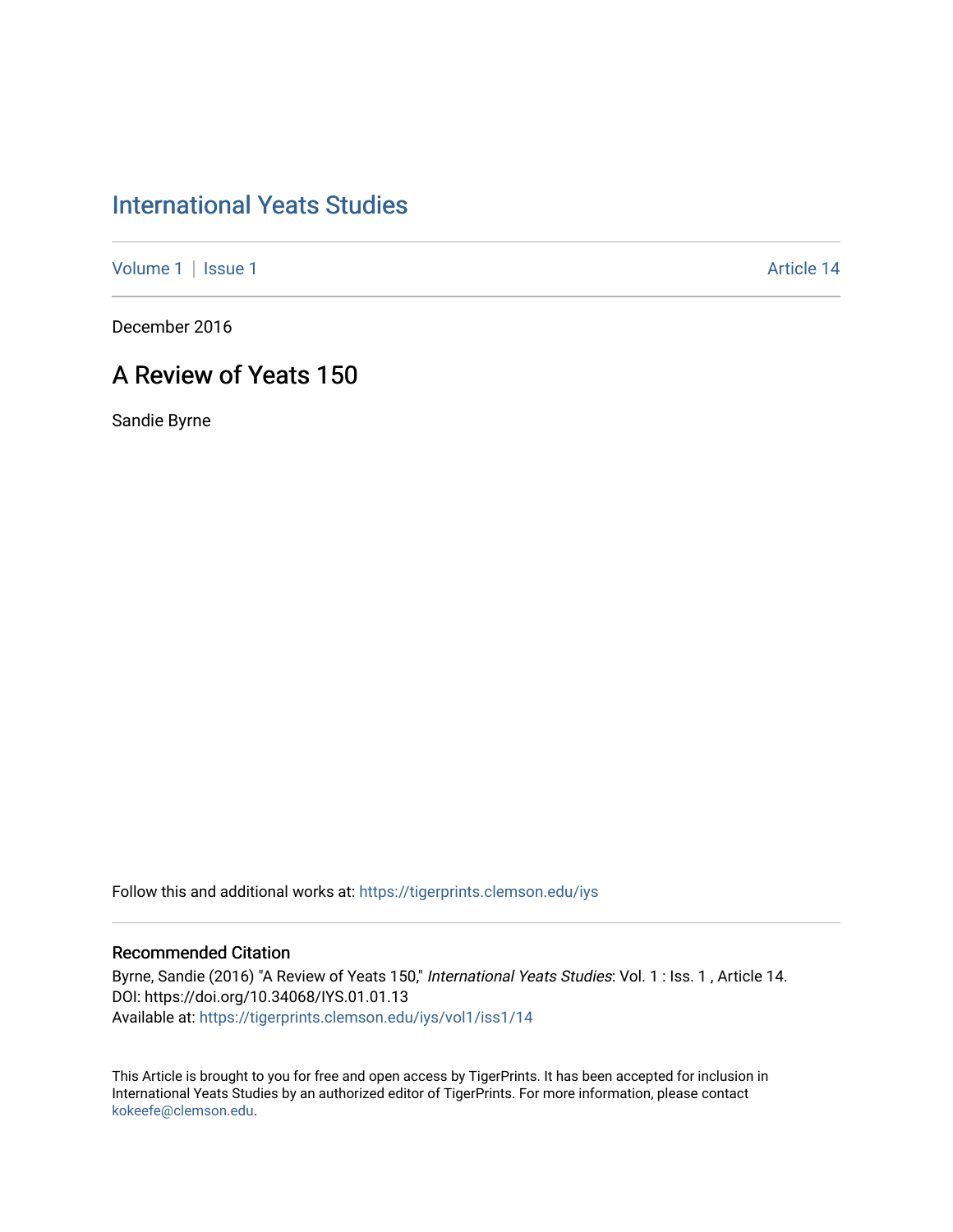### **A Review of** *Yeats 150*

Declan J. Foley, ed. *Yeats 150* (Dublin: Lilliput, 2016), pp. 588 *Reviewed by Sandie Byrne*

This collection commemorates 150 years since Yeats's birth in 1865 but celebrates more than the man and his work. It is appropriately dedicated to Seamus Heaney, himself an insightful and accessible Yeats scholar, and its subjects include the Yeats family, prizes named for Yeats, prize-winning poems, Yeats-related places, influences, personal recollections, and the Yeats International Summer School, in addition to the corpus of Yeats's work. It is truly international, bringing together writers from Australia, Canada, Hungary, Ireland, Japan, New Zealand, the UK and the USA. Essayists include poets, scholars, students, and teachers, among them some of the most notable voices in contemporary criticism: Helen Vendler, Denis Donoghue, Warwick Gould, James Pethica, Anne Margaret Daniel, Deirdre Toomey, Colin Smythe, Peter Kuch, Ann Saddlemyer, Lucy McDiarmid, Bruce Stewart, Martin Mansergh, and the late Daniel Albright.

But there are also notable and surprising absences—eminent Yeats scholars such as Elizabeth Butler Cullingford, Richard Ellmann, Richard J. Finneran, John Kelly, Declan Kiberd, Bernard O'Donoghue, and Jon Stallworthy, to name just a few. In case of those living, a note in Foley's introduction suggests that some academics who were keen to contribute were thwarted by time constraints, which is a pity. The editing and editorial apparatus—bibliography, index, and (sparing) notes—are well produced, though the material form of the paperback edition of the collection somewhat lets down the content and the striking minimalist design of the cover. Perfect binding of nearly 600 pages prevents its staying open and some of the illustrations, particularly those to "Byzantine Materiality and Byzantine Vision," are over-inked to the point of unreadability.

The division of the collection is at first puzzling: what will be the difference between the sections headed "Academic Essays" and "Scholars"? Are the essays under "The Plays" not academic? Will the section on Tír na nÓg be about Yeats's youth, his young writing, or the Oisin stories? How does the essay entitled "Sorry About that, Mr Yeats" relate to the section "Sligeach: Sligo-'The Place of Shells'; Slí Dhá Átha 'The Way of the Two Fords'"? The organisation seems eccentric until we read the introduction, which explains the principles of the collection, drawn from the ethos of the International Yeats Summer School in Sligo, which welcomes any and everyone to the study of Yeats. Declan Foley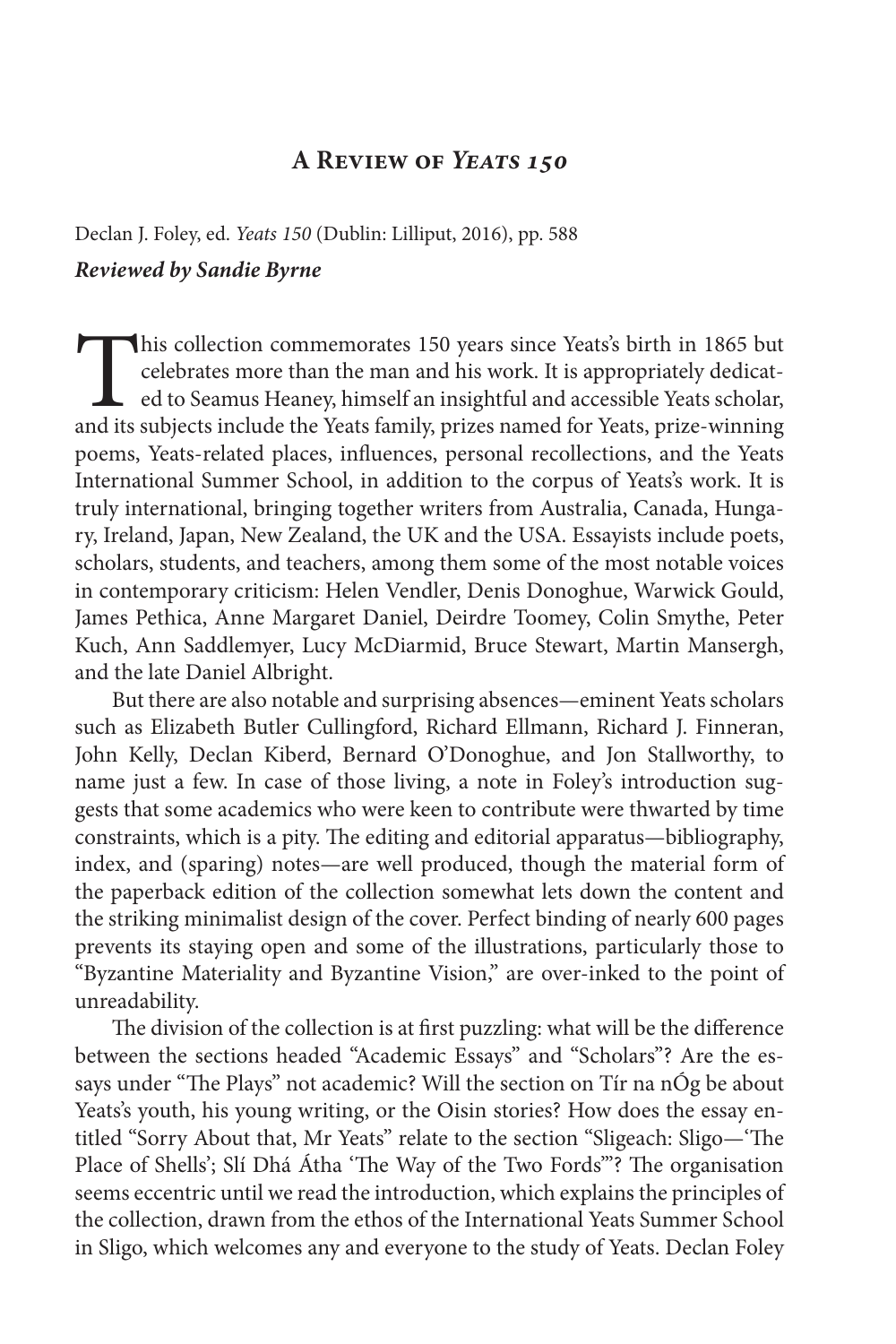explains that the aim of the volume is to "reflect the esteem in which the man and his works are held internationally," not only in academia but also "by the public at large" (3). Foley notes that the intention of the collection from its inception was to have more contributions from other types of "scholars" than from academics, since it was assumed that there would be many academic publications to mark the sesquicentennial (6).

The essays on Yeats's early life emphasise the unhappiness of his childhood but reconsider some of the biographical writing of the 1970s and earlier, such as William M. Murphy, *The Yeats Family and the Pollexfens of Sligo* (Dublin, 1971) which placed the blame on the poet's mother, Susan Pollexfen Yeats. Maneck H. Daruwala, in "'Every Paddler's Heritage': W. B. Yeats, Hans Christian Andersen, Susan Pollexfen Yeats, S. T. Coleridge and Children's Stories," finds the stories read or narrated by Yeats's mother influential in Yeats's love of natural and supernatural worlds, and reads Yeats's poems through these folktales. Deirdre Toomey in "Away" looks more extensively at mother-son and substitute-mother-son relationships, abandonment, and the importance of storytelling; the "away" of the title refers to people stolen away to faeryland, and to dead mothers who are never truly away. Other essays on the Yeats family look at George Yeats, J. B. Yeats, and Lady Gregory, and extend our view and understanding of the lives of Yeats's children far beyond their appearances in the "Prayer" poems.

The academic essays include both elucidation of context and close readings of Yeats's work. Patrick J. Keane traces themes and patterns of myth and symbol across a volume in "Elegy and Affirmation in W. B. Yeats's *The Winding Stair*." Denis Donoghue in a masterly reading of "The Cold Heaven" reconsiders the function of criticism, which is "reading in slow motion" to elucidate a text, and a modified version of Eliot's "correction of taste." Tomoko Iwatsubo examines drafts and revisions of "Coole Park and Ballylee 1931" to show how Yeats finally joined "the great symbol of Lady Gregory, Coole Park" with his "permanent symbol" and "powerful emblem" the tower (233). Aspects of performance of Yeats's plays are discussed in three essays: Richard Londraville looks at dance and Melinda Szüts at dramatic space in *The Dreaming of the Bones*, while Sam McCready writes about drama workshops at the summer school. Yeats's editorship of *The Oxford Book of Modern Verse* ("the most insulted anthology of poetry ever made" (237)) is reconsidered by Lucy McDiarmid both in terms of Yeats's stated intended readership and his paradigm for poetry.

In "Byzantine Materiality and Byzantine Vision: 'Hammered Gold and Gold Enamelling,'" Warwick Gould tracks Yeats's geographical and intellectual travels to explain the syncretisation of Byzantine art and ideas, Celtic knotwork and imagery, and modern mysticism in "Sailing to Byzantium" and "Byzantium"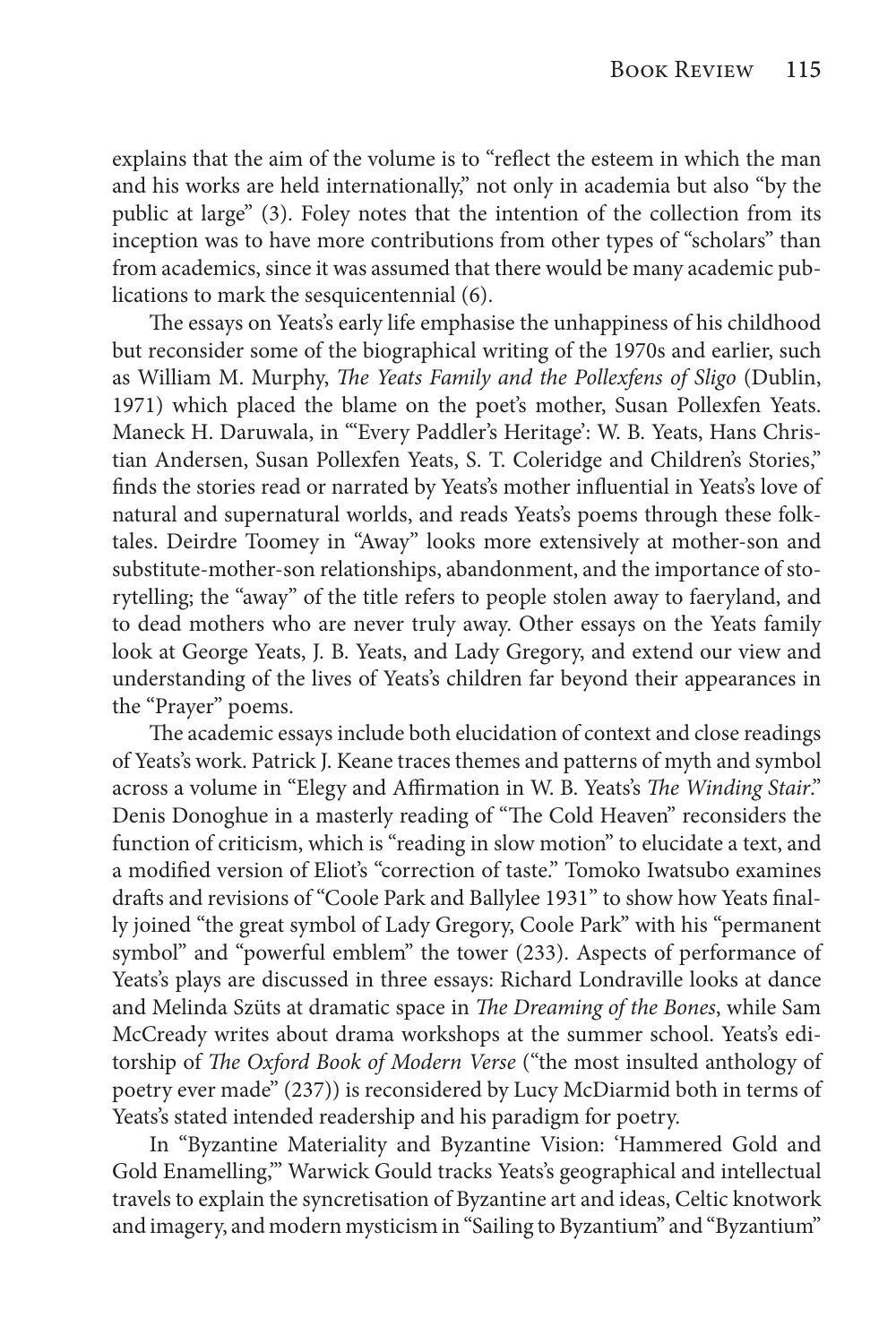and the poems' respective material iterations, *Stories of Red Hanrahan and the*  Secret Rose and *The Winding Stair and Other Poems*.

José Lanters' study, which describes George Russell's relationship with a number of writers, is aptly titled "A.E.I.O.U.: George Russell, National Being." Yeats is briefly analysed, mostly in anecdotes that compare him, unfavourably, to the saintly and airy Russell, but more is made of the reactions of Joyce and others. Colin Smythe's account of his collection of Yeats's editions and publication of the definitive edition of the works of Lady Gregory revises his essay in The Private Library from spring 1971.<sup>1</sup>

Among the non-academic "scholars," Doug Saum delineates Yeats's references to the Muse and the "Unknown Instructors" to whom he attributed his inspiration, his "metaphors for poetry," and his philosophical system. Saum argues that "Among School Children" is Yeats's expression of gratitude to those instructors. Craig Kirk offers an original interpretation of Yeats's "The Second Coming," arguing that this enigma of a poem masks "a positive resolution of Armageddon behind a veneer of puzzling dramatic images," one of which, the "vast image from Spiritus mundi" he reads not as a sphinx but as a mythological hero (457). Katy Plowright surveys memoirs of Yeats, relating the reconstruction of Yeats to larger literary movements; Kristóf Kissa looks at the interaction of past and present in Yeats's "Among School Children," reading the poem through images in Wordsworth's "Immortality Ode."

The Tír na nÓg section celebrates the work of now lost to many Yeats scholars as they are long out of print or otherwise difficult to access. Glen Cavaliero appreciates the important work of Irish literary scholar Thomas Rice Henn (1901–74), who wrote the seminal *The Lonely Tower: Studies in the Poetry of W. B. Yeats* (London: Methuen, 1950) and gave the Wharton Lecture on the subject of Yeats and the poetry of war (1965), and who, with Colin Smythe, worked on the Coole Park edition of Lady Gregory's work. This is followed by a useful reprint of Henn's essay "The Place of Shells," from A. Norman Jeffares, ed., *Yeats, Sligo and Ireland: Essays to Mark the 21st Yeats International Summer School* (Gerrards Cross: Colin Smythe, 1980). The section also includes "Yeats: The Great Comedian" by Vincent Buckley (1925–88), the Australian scholar, editor, and poet, a particularly welcome addition, as its original appearance has been untraceable. Finally, there is a piece by another Australian scholar, Classicist and Professor of Literature Alec King's (1904–70) "Yeats the Poet," from Francis King's edition, *The Unprosaic Imagination: Essays and Lectures on the Study of Literature* (Nedlands, Australia; Portland, Oregon: University of Western Australia Press, 1975).

The focus of the essays of "Sligeach: Sligo-'The Place of Shells'; Slí Dhá Átha 'The Way of the Two Fords"' complements the emphasis on place in Anne Margaret Daniel's biographical piece "Homecoming: Yeats and Sligo." Fiona